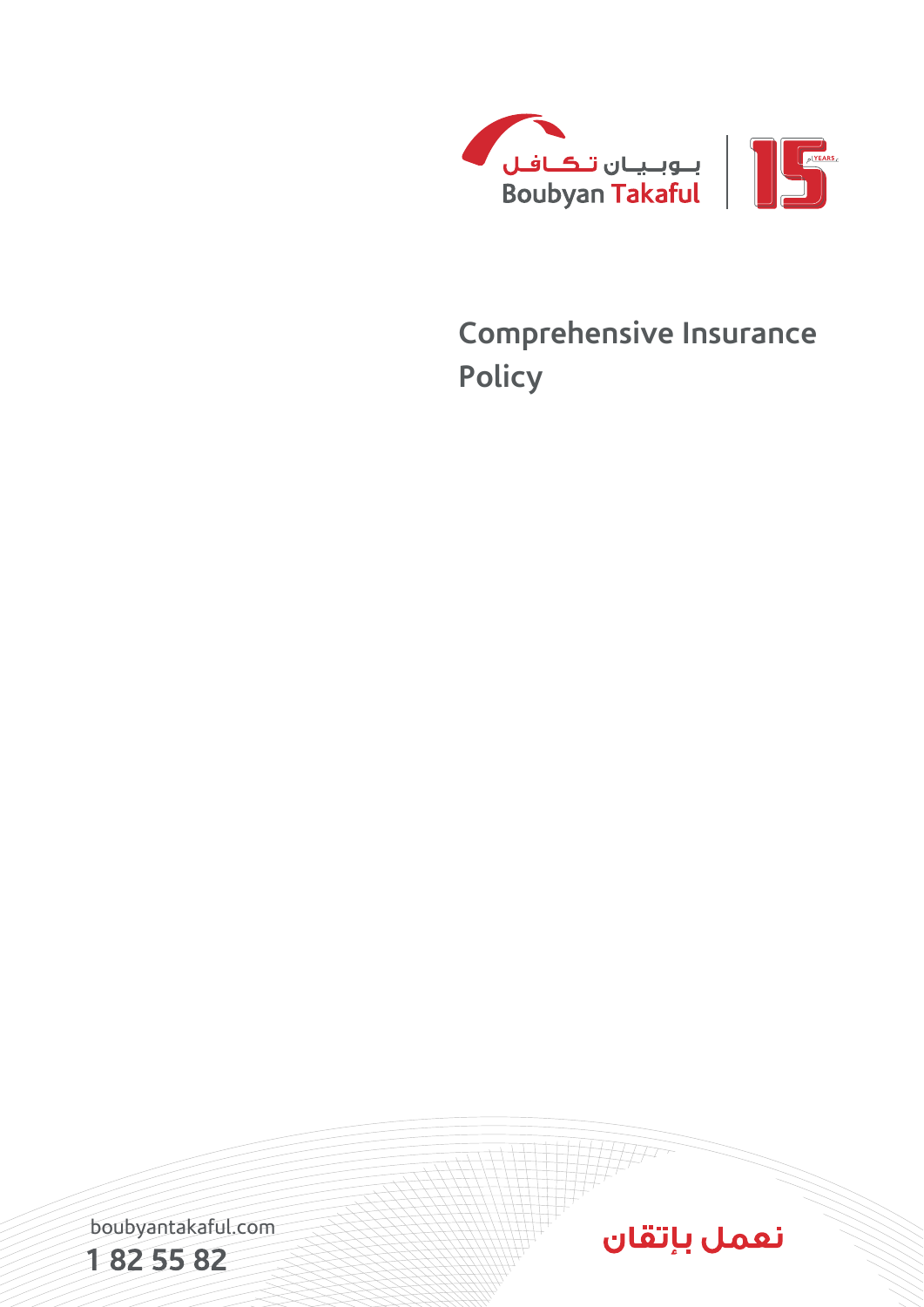

## **Comprehensive Insurance Policy<br>General Conditions**

tion's Account) hereinafter referred to as "Company", and the Contributor (a member of the Contributors Association) whose name is mentioned Pursuant to this Policy, an agreement was made by and between Boubyan Takaful Insurance Company (The Manager for the Contributors Associain the Policy schedule as being in exchange for the Contributor's donation (or undertake to donate) to the Contributors Association to contribute to the insurance mentioned in the schedule, provided that the conditions, exclusions and provisions stipulated herein, or any endorsement attached thereto, shall be considered, and without violation of the provisions of Islamic Sharia, the Contributors Association shall compensate the Contrib-<br>utor by the methods and limits set out below:

First: Limits of Coverage: The Company shall undertake to compensate the Contributor for the loss or damage that befalls the insured vehicle, its accessories, and spare parts, resulting from accidents that may occur during the validity period of the insurance and within the geographical territories of the State of Kuwait in the following cases:

a - Loss or damage resulting from a collision, rolling over, fire, external explosion, self-ignition, burglary, or theft, which the Contributor is not involved in such occurrence.

b - Loss or damage resulting from third party fault or intentional act, except as a result of breach of trust or fraud.

Second: The Contributor must take all reasonable precautions to reduce the loss, maintain the insured vehicle, protect it from loss or damage, and keep it in a usable condition; otherwise, He shall lose his right in repair and compensation for the damages incurred. The Company may refer to him with compensation paid thereto or on his behalf. In the event of an accident or breakdown to the vehicle, the insured vehicle must not be left unattended or without taking the necessary precautions to prevent the increase in loss or damage. In the event that the insured vehicle was driven before the necessary repairs were made, every increase in the damage, or every new damage, to the insured vehicle shall not be liable to the Company to compensate according to this Policy.

Third: This insurance shall not cover any liability arising from an agreement that would not have arisen without it.

Fourth: The Company shall have the option to pay the value of loss or damage in cash or to repair the vehicle or any part thereof, its accessories or spare parts, provided that the Company's liability, in case of repair, shall not exceed the value of the lost or damaged parts in addition to the reasonable fees for installing such parts after deducting the depreciation percentage. If the necessary parts are not available in the market, the compensations to be paid by the Company shall not exceed the last specified price for such parts in the local markets after deducting the depreci-<br>ation percentage determined by the Ministry of Commerce and Industry as fol

| <b>First Six Months 5%</b> | Second Six months 10% | Second Year 25% | Third Year 35%             |
|----------------------------|-----------------------|-----------------|----------------------------|
| Fourth Year 45%            | Fifth Year 55%        | Sixth Year 65%  | Seventh Year and Above 75% |

Fifth: In the case of repair outside the agency, the Company shall not be committed to repair in a certain garage, and the repair shall be within the amount it estimates for compensation. In all cases, the Contributor shall not request that the vehicle be considered a total loss unless the costs of repair, along with the necessary spare parts, amount to at least 75% of the vehicle's value before the accident. The Company shall have the right to consider the vehicle a total loss at any time and compensate the Contributor on such basis.

Sixth: In the event of total loss as a result of an accident between two vehicles, the compensation shall be equivalent to the sum insured after deducting 20% of the insurance value or the market value of the vehicle, whichever is less.

## **Seventh: Exclusions:**

- A. The following shall be excluded from the limits of the insurance coverage and the Company shall not be responsible therefor:
- 1 Partial loss resulting from theft of any of the vehicle parts.
- 2 Total theft resulting from leaving the vehicle in operation condition or leaving the operating keys inside it. The vehicle must be tightly closed, and the theft must be a result of breaking or damaging any part of the vehicle that led to its total theft, with proof from the official authorities in the State of Kuwait
- 3- Indirect loss or damage to the Contributor or decrease in the vehicle value resulting from its use. The Company shall not be liable for damage, defect, or breakage that affects the mechanical or electrical equipment, unless the same results from an accident to the insured vehicle.
- 4 Loss or damage resulting from damage to the tires unless the same results from an accident to the insured vehicle.
- 5 Loss or damage that occurs to the vehicle's cargo or the vehicle's additional equipment such as telephone, recorder, television, additions to the vehicle, etc., or any personal property unless stipulated in the policy or its appendices with an indication of the insured value and payment of the additional insurance contribution due thereon.
- 6 Loss or damage resulting from an increase in the vehicle's load or if, at the time of the accident, the number of its passengers exceeds the permitted number, considering each of the two children as one adult.<br>ted nu
- 7- In the case of insuring large transport vehicles or trucks, the Company shall not be liable for covering the loss or damage that befalls the vehicle or the crane during unloading and operating. Likewise, the Company shall not be liable for covering the loss or damage if the vehicle rolls over in the event that the jack is raised to operate it or to unload the cargo.
- 8 The decrease in the value of the insured vehicle resulting from the accident, repair of the vehicle, or otherwise, and the loss of benefit resulting from the vehicle breakdown following an accident, regardless of the duration of the breakdown and whatever the reasons therefor.
- 9 If the Contributor repairs the vehicle on his own without obtaining the prior approval of the Company.
- 10- The Company shall be liable for the damage or cracking of the vehicle cover, the detection, or the breakage or damage of the sunroof with only KWD 100, unless the same results from an accident to the insured vehicle.
- 11- The company shall not be liable for the parts stolen from the vehicle after an accident, and the Contributor shall entirely be liable therefor.
- 12- The Contributor shall bear 50% of the total value of the damage in the event of a rolling over, collision of a pavement or a pole, a fall with a hole, a vehicle deviation on other vehicle that leads to damage thereto, or anything other than the vehicles.
- 13- The Contributor shall bear 50% of the total value of the damages if the accident is against an unknown (the unknown means that the vehicle is in a state of complete stop or the driver is not inside).
- 14- The Contributor shall bear 50% of the total value of the damage if the accident is against an unknown person, in the event of theft, total loss, or total or partial fire of the vehicle.